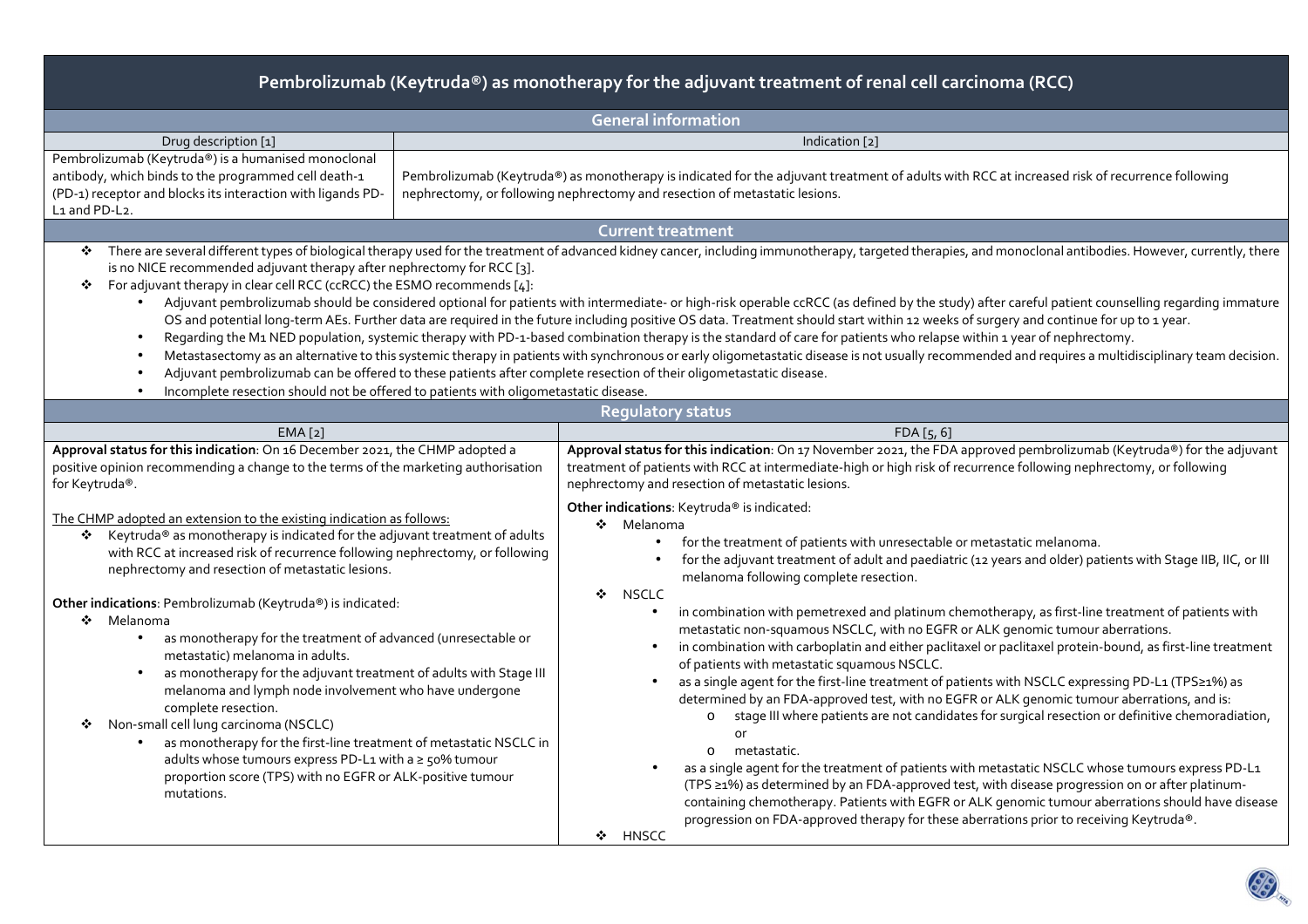- • in combination with pemetrexed and platinum chemotherapy, for the first-line treatment of metastatic non-squamous NSCLC in adults whose tumours have no EGFR or ALK-positive mutations.
- • in combination with carboplatin and either paclitaxel or nab-paclitaxel for the first-line treatment of metastatic squamous NSCLC in adults.
- • as monotherapy for the treatment of locally advanced or metastatic NSCLC in adults whose tumours express PD‑L1 with a ≥ 1% TPS and who have received at least one prior chemotherapy regimen. Patients with EGFR or ALK-positive tumour mutations should also have received targeted therapy before receiving Keytruda®.
- $\mathcal{L}_{\mathcal{F}}$  Classical Hodgkin lymphoma (cHL)
	- • as monotherapy for the treatment of adult and paediatric patients aged 3 years and older with relapsed or refractory cHL who have failed autologous stem cell transplant (ASCT) or following at least two prior therapies when ASCT is not a treatment option.
- $\mathbf{r}$  Urothelial carcinoma
	- • as monotherapy for the treatment of locally advanced or metastatic urothelial carcinoma in adults who have received prior platinum‑containing chemotherapy.
	- • as monotherapy for the treatment of locally advanced or metastatic urothelial carcinoma in adults who are not eligible for cisplatin‑containing chemotherapy and whose tumours express PD-L1 with a combined positive score (CPS)  $\geq$  10.
- ❖ Head and neck squamous cell carcinoma (HNSCC)
	- •as monotherapy or in combination with platinum and 5-fluorouracil (5‑FU) chemotherapy for the first‑line treatment of metastatic or unresectable recurrent HNSCC in adults whose tumours express PD-L1 with a CPS  $\geq 1$ .
	- • as monotherapy for the treatment of recurrent or metastatic HNSCC in adults whose tumours express PD-L1 with a ≥ 50% TPS and progressing on or after platinum‑containing chemotherapy.
- ❖ RCC
	- •in combination with axitinib for the first-line treatment of advanced RCC in adults.
	- in combination with lenvatinib for the first‑line treatment of advanced RCC in adults.
- ❖ Colorectal cancer (CRC)
	- •as monotherapy for the first-line treatment of metastatic microsatellite instability-high (MSI-H) or mismatch repair deficient (dMMR) CRC in adults.
- ❖ Oesophageal carcinoma
	- • in combination with platinum and fluoropyrimidine based chemotherapy for the first-line treatment of locally advanced
- in combination with platinum and FU for the first-line treatment of patients with metastatic or with unresectable, recurrent HNSCC.
- • as a single agent for the first-line treatment of patients with metastatic or with unresectable, recurrent HNSCC whose tumours express PD-L1 (CPS ≥1) as determined by an FDA-approved test.
- • as a single agent for the treatment of patients with recurrent or metastatic HNSCC with disease progression on or after platinum-containing chemotherapy.
- ❖ cHL
	- •for the treatment of adult patients with relapsed or refractory cHL.
	- • for the treatment of paediatric patients with refractory cHL, or cHL that has relapsed after 2 or more lines of therapy.
- ◆ Primary Mediastinal Large B-Cell Lymphoma (PMBCL)
	- • for the treatment of adult and paediatric patients with refractory PMBCL, or who have relapsed after 2 or more prior lines of therapy. Limitations of Use: Keytruda® is not recommended for treatment of patients with PMBCL who require urgent cytoreductive therapy.
- ❖ Urothelial Carcinoma
	- for the treatment of patients with locally advanced or metastatic urothelial carcinoma who:
		- oare not eligible for any platinum-containing chemotherapy, or
		- o who have disease progression during or following platinum-containing chemotherapy or within 12 months of neoadjuvant or adjuvant treatment with platinum containing chemotherapy.
	- • for the treatment of patients with Bacillus Calmette-Guerin-unresponsive, high-risk, non-muscle invasive bladder cancer with carcinoma in situ with or without papillary tumours who are ineligible for or have elected not to undergo cystectomy.
- $\bullet$  MSI-H or dMMR cancer<br>for the treatments
	- • for the treatment of adult and paediatric patients with unresectable or metastatic, MSI-H or dMMR solidtumours that have progressed following prior treatment and who have no satisfactory alternative treatment options. Limitations of Use: The safety and effectiveness of Keytruda® in paediatric patientswith MSI-H central nervous system cancers have not been established.
- ❖ MSI-H or dMMR CRC
	- •for the treatment of patients with unresectable or metastatic MSI-H or dMMR CRC.
- Gastric Cancer<br>Cancer
	- • in combination with trastuzumab, fluoropyrimidine- and platinum-containing chemotherapy, for the first-line treatment of patients with locally advanced unresectable or metastatic HER2-positive gastric or gastroesophageal junction (GEJ) adenocarcinoma (indication approved under accelerated approval based on tumour response rate and durability of response).
- ❖ Oesophageal Cancer
	- • for the treatment of patients with locally advanced or metastatic oesophageal or GEJ (tumours with epicenter 1 to 5 centimeters above the GEJ) carcinoma that is not amenable to surgical resection or definitive chemoradiation either:
		- oin combination with platinum- and fluoropyrimidine-based chemotherapy, or
		- o as a single agent after one or more prior lines of systemic therapy for patients with tumours of squamous cell histology that express PD-L1 (CPS ≥10) as determined by an FDA-approved test.
- ❖ Cervical Cancer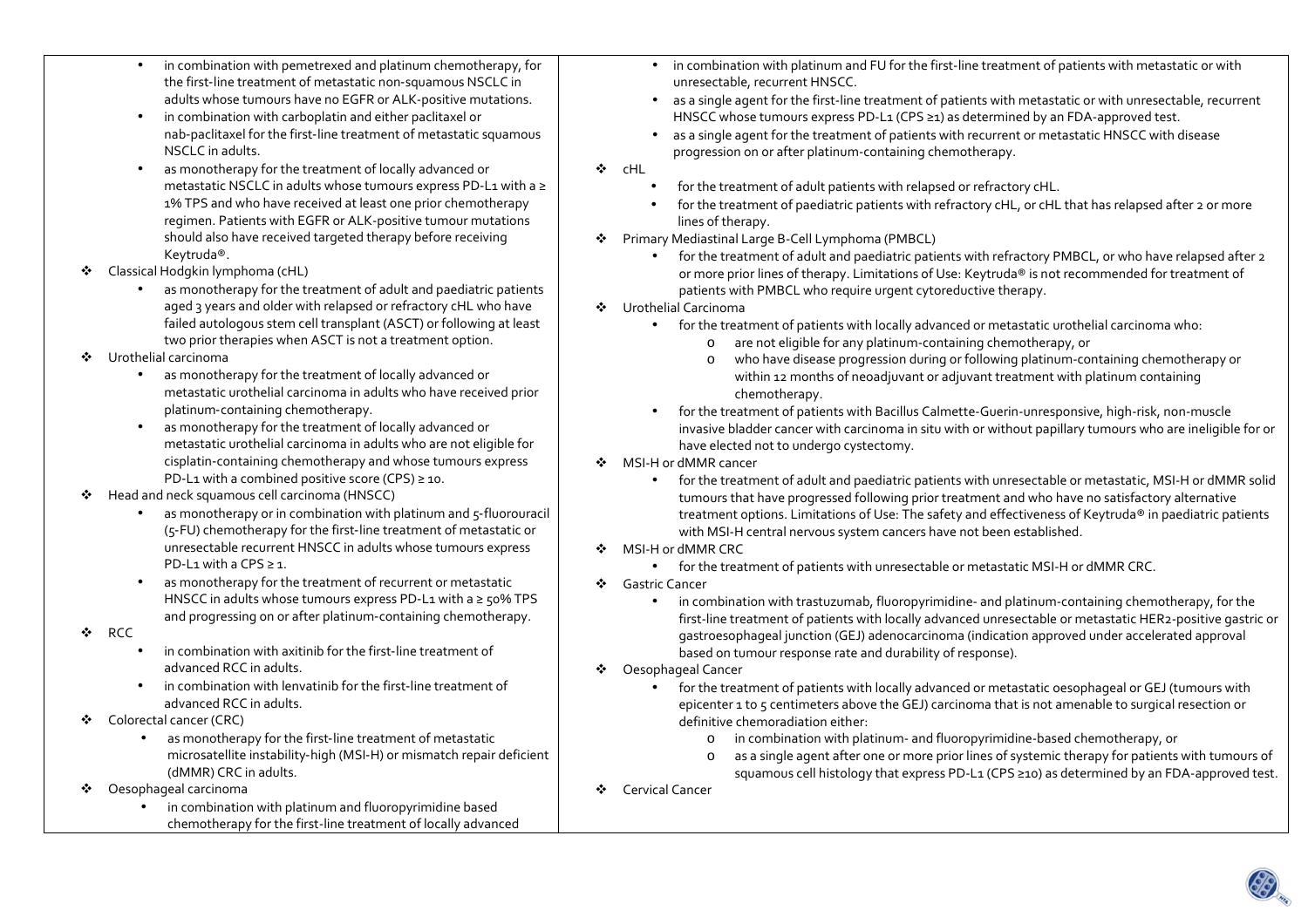| unresectable or metastatic carcinoma of the oesophagus or HER-2<br>negative gastroesophageal junction adenocarcinoma in adults<br>whose tumours express PD-L1 with a CPS ≥ 10.<br>Triple-negative breast cancer (TNBC)<br>• in combination with chemotherapy for the treatment of locally<br>recurrent unresectable or metastatic TNBC in adults whose<br>tumours express PD-L1 with a CPS ≥ 10 and who have not received<br>prior chemotherapy for metastatic disease.<br>Endometrial carcinoma (EC)<br>in combination with lenvatinib for the treatment of advanced or<br>recurrent EC in adults who have disease progression on or<br>following prior treatment with a platinum-containing therapy in<br>any setting and who are not candidates for curative surgery or<br>radiation.<br>Medicine under additional monitoring<br>✓ | in combination with chemotherapy, with or without bevacizumab, for the treatment of patients with<br>persistent, recurrent, or metastatic cervical cancer whose tumours express PD-L1 (CPS ≥1) as<br>determined by an FDA-approved test.<br>as a single agent for the treatment of patients with recurrent or metastatic cervical cancer with disease<br>progression on or after chemotherapy whose tumours express PD-L1 (CPS ≥1) as determined by an FDA-<br>approved test.<br>Hepatocellular Carcinoma (HCC)<br>❖<br>for the treatment of patients with HCC who have been previously treated with sorafenib (indication<br>approved under accelerated approval based on tumour response rate and durability of response).<br>Merkel Cell Carcinoma (MCC)<br>❖<br>for the treatment of adult and paediatric patients with recurrent locally advanced or metastatic MCC<br>$\bullet$<br>(indication approved under accelerated approval based on tumour response rate and durability of<br>response).<br>❖<br>RCC<br>in combination with axitinib, for the first-line treatment of adult patients with advanced RCC.<br>in combination with lenvatinib, for the first-line treatment of adult patients with advanced RCC.<br>❖<br>EC<br>in combination with lenvatinib, for the treatment of patients with advanced EC that is not MSI-H or<br>dMMR, who have disease progression following prior systemic therapy in any setting and are not<br>candidates for curative surgery or radiation.<br>Tumour Mutational Burden-High (TMB-H) Cancer<br>❖<br>for the treatment of adult and paediatric patients with unresectable or metastatic TMB-H (≥10<br>mutations/megabase) solid tumours, as determined by an FDA-approved test, that have progressed<br>following prior treatment and who have no satisfactory alternative treatment options (indication<br>approved under accelerated approval based on tumour response rate and durability of response).<br>Limitations of Use: The safety and effectiveness of Keytruda® in paediatric patients with TMB-H central<br>nervous system cancers have not been established.<br>Cutaneous Squamous Cell Carcinoma (cSCC)<br>❖<br>for the treatment of patients with recurrent or metastatic cSCC or locally advanced cSCC that is not<br>curable by surgery or radiation.<br>÷<br><b>TNBC</b><br>for the treatment of patients with high-risk early-stage TNBC in combination with chemotherapy as<br>neoadjuvant treatment, and then continued as a single agent as adjuvant treatment after surgery.<br>in combination with chemotherapy, for the treatment of patients with locally recurrent unresectable or<br>$\bullet$<br>metastatic TNBC whose tumours express PD-L1 (CPS ≥10) as determined by an FDA-approved test.<br>Adult Indications: Additional Dosing Regimen of 400 mg Every 6 Weeks<br>❖<br>for use at an additional recommended dosage of 400 mg every 6 weeks for all approved adult indications<br>$\bullet$<br>(indication approved under accelerated approval based on pharmacokinetic data, the relationship of |  |  |  |  |  |  |
|---------------------------------------------------------------------------------------------------------------------------------------------------------------------------------------------------------------------------------------------------------------------------------------------------------------------------------------------------------------------------------------------------------------------------------------------------------------------------------------------------------------------------------------------------------------------------------------------------------------------------------------------------------------------------------------------------------------------------------------------------------------------------------------------------------------------------------------|------------------------------------------------------------------------------------------------------------------------------------------------------------------------------------------------------------------------------------------------------------------------------------------------------------------------------------------------------------------------------------------------------------------------------------------------------------------------------------------------------------------------------------------------------------------------------------------------------------------------------------------------------------------------------------------------------------------------------------------------------------------------------------------------------------------------------------------------------------------------------------------------------------------------------------------------------------------------------------------------------------------------------------------------------------------------------------------------------------------------------------------------------------------------------------------------------------------------------------------------------------------------------------------------------------------------------------------------------------------------------------------------------------------------------------------------------------------------------------------------------------------------------------------------------------------------------------------------------------------------------------------------------------------------------------------------------------------------------------------------------------------------------------------------------------------------------------------------------------------------------------------------------------------------------------------------------------------------------------------------------------------------------------------------------------------------------------------------------------------------------------------------------------------------------------------------------------------------------------------------------------------------------------------------------------------------------------------------------------------------------------------------------------------------------------------------------------------------------------------------------------------------------------------------------------------------------------------------------------------------------------------------------------------------------------------------------------------------------------------------------------------------------------------------------------------------------------------------------------------------------------------------------------------------------------------------------------------------------------------------------------------------------------------------------------------------------------------|--|--|--|--|--|--|
|                                                                                                                                                                                                                                                                                                                                                                                                                                                                                                                                                                                                                                                                                                                                                                                                                                       | exposure to efficacy, and the relationship of exposure to safety).                                                                                                                                                                                                                                                                                                                                                                                                                                                                                                                                                                                                                                                                                                                                                                                                                                                                                                                                                                                                                                                                                                                                                                                                                                                                                                                                                                                                                                                                                                                                                                                                                                                                                                                                                                                                                                                                                                                                                                                                                                                                                                                                                                                                                                                                                                                                                                                                                                                                                                                                                                                                                                                                                                                                                                                                                                                                                                                                                                                                                       |  |  |  |  |  |  |
|                                                                                                                                                                                                                                                                                                                                                                                                                                                                                                                                                                                                                                                                                                                                                                                                                                       | Costs                                                                                                                                                                                                                                                                                                                                                                                                                                                                                                                                                                                                                                                                                                                                                                                                                                                                                                                                                                                                                                                                                                                                                                                                                                                                                                                                                                                                                                                                                                                                                                                                                                                                                                                                                                                                                                                                                                                                                                                                                                                                                                                                                                                                                                                                                                                                                                                                                                                                                                                                                                                                                                                                                                                                                                                                                                                                                                                                                                                                                                                                                    |  |  |  |  |  |  |
| 4 ml Keytruda® concentrate for solution for infusion 25 mg/ml = $\epsilon$ 3,428.00 (ex-factory price) [7]                                                                                                                                                                                                                                                                                                                                                                                                                                                                                                                                                                                                                                                                                                                            |                                                                                                                                                                                                                                                                                                                                                                                                                                                                                                                                                                                                                                                                                                                                                                                                                                                                                                                                                                                                                                                                                                                                                                                                                                                                                                                                                                                                                                                                                                                                                                                                                                                                                                                                                                                                                                                                                                                                                                                                                                                                                                                                                                                                                                                                                                                                                                                                                                                                                                                                                                                                                                                                                                                                                                                                                                                                                                                                                                                                                                                                                          |  |  |  |  |  |  |
| <b>Warnings and precautions [6]</b>                                                                                                                                                                                                                                                                                                                                                                                                                                                                                                                                                                                                                                                                                                                                                                                                   |                                                                                                                                                                                                                                                                                                                                                                                                                                                                                                                                                                                                                                                                                                                                                                                                                                                                                                                                                                                                                                                                                                                                                                                                                                                                                                                                                                                                                                                                                                                                                                                                                                                                                                                                                                                                                                                                                                                                                                                                                                                                                                                                                                                                                                                                                                                                                                                                                                                                                                                                                                                                                                                                                                                                                                                                                                                                                                                                                                                                                                                                                          |  |  |  |  |  |  |
| ❖ Immune-mediated adverse reactions                                                                                                                                                                                                                                                                                                                                                                                                                                                                                                                                                                                                                                                                                                                                                                                                   |                                                                                                                                                                                                                                                                                                                                                                                                                                                                                                                                                                                                                                                                                                                                                                                                                                                                                                                                                                                                                                                                                                                                                                                                                                                                                                                                                                                                                                                                                                                                                                                                                                                                                                                                                                                                                                                                                                                                                                                                                                                                                                                                                                                                                                                                                                                                                                                                                                                                                                                                                                                                                                                                                                                                                                                                                                                                                                                                                                                                                                                                                          |  |  |  |  |  |  |
|                                                                                                                                                                                                                                                                                                                                                                                                                                                                                                                                                                                                                                                                                                                                                                                                                                       |                                                                                                                                                                                                                                                                                                                                                                                                                                                                                                                                                                                                                                                                                                                                                                                                                                                                                                                                                                                                                                                                                                                                                                                                                                                                                                                                                                                                                                                                                                                                                                                                                                                                                                                                                                                                                                                                                                                                                                                                                                                                                                                                                                                                                                                                                                                                                                                                                                                                                                                                                                                                                                                                                                                                                                                                                                                                                                                                                                                                                                                                                          |  |  |  |  |  |  |

**S.P. Many**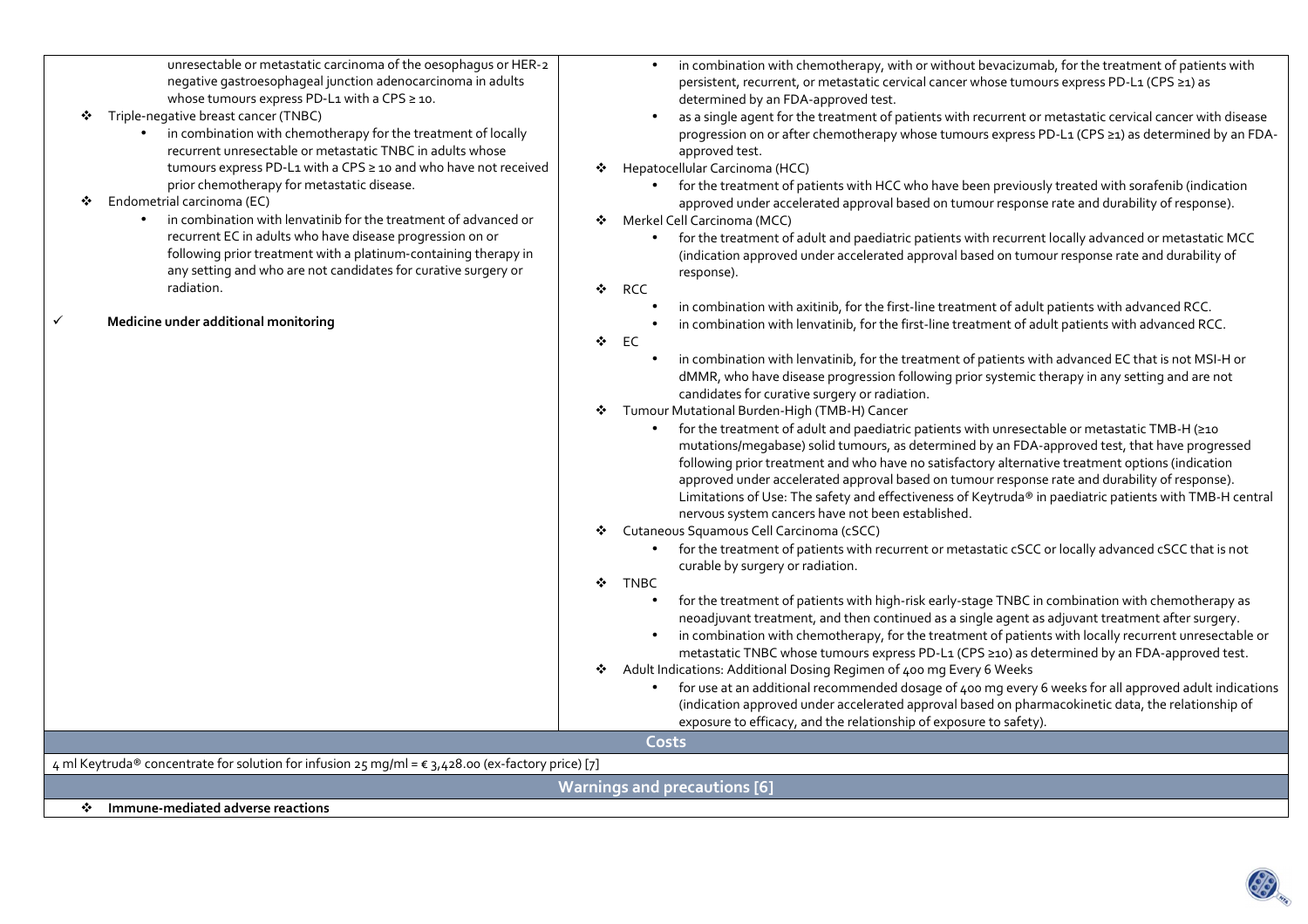- • Immune-mediated adverse reactions, which may be severe or fatal, can occur in any organ system or tissue, including the following: immune-mediated pneumonitis, immune-mediated colitis, immune-mediated hepatitis, immune-mediated endocrinopathies, immune-mediated nephritis with renal dysfunction, immune-mediated dermatologic adverse reactions, and solid organ transplant rejection.
- •Monitor for early identification and management. Evaluate liver enzymes, creatinine, and thyroid function at baseline and periodically during treatment.
- •Withhold or permanently discontinue based on severity and type of reaction.
- ❖ **Infusion-related reactions** 
	- Interrupt, slow the rate of infusion, or permanently discontinue Keytruda® based on the severity of reaction.
- **Complications of allogeneic HSCT** 
	- Fatal and other serious complications can occur in patients who receive allogeneic HSCT before or after being treated with a PD-1/PD-L1 blocking antibody.
- \* Treatment of patients with **multiple myeloma** with a PD-1 or PD-L1 blocking antibody in combination with a thalidomide analogue plus dexamethasone is not recommended outside of controlled clinical<br>← trials trials.
- ❖ **Embryo-foetal toxicity** 
	- •Can cause foetal harm.
	- •Advise females of reproductive potential of the potential risk to a foetus and to use effective method of contraception.

| Study characteristics [8-11]                                                                                                                                                                                                                                                                                                                                                                                                                                                                                                                                                                                                                                                                                                                                         |                         |                                                                            |                                |                          |                                                                                        |                                                                                                                                                                                        |                                                                                                                                                                                                                                                                                                                                                                                                                                                                          |                |  |
|----------------------------------------------------------------------------------------------------------------------------------------------------------------------------------------------------------------------------------------------------------------------------------------------------------------------------------------------------------------------------------------------------------------------------------------------------------------------------------------------------------------------------------------------------------------------------------------------------------------------------------------------------------------------------------------------------------------------------------------------------------------------|-------------------------|----------------------------------------------------------------------------|--------------------------------|--------------------------|----------------------------------------------------------------------------------------|----------------------------------------------------------------------------------------------------------------------------------------------------------------------------------------|--------------------------------------------------------------------------------------------------------------------------------------------------------------------------------------------------------------------------------------------------------------------------------------------------------------------------------------------------------------------------------------------------------------------------------------------------------------------------|----------------|--|
| Trial name                                                                                                                                                                                                                                                                                                                                                                                                                                                                                                                                                                                                                                                                                                                                                           | $\mathsf{n}$            | Intervention (I)                                                           | Comparator<br>(C)              | <b>PE</b>                | Characteristics                                                                        | <b>Biomarker</b>                                                                                                                                                                       | Funding                                                                                                                                                                                                                                                                                                                                                                                                                                                                  | Publication(s) |  |
| KEYNOTE-564<br>NCT03142334                                                                                                                                                                                                                                                                                                                                                                                                                                                                                                                                                                                                                                                                                                                                           | 994<br>(496 vs.<br>498) | pembrolizumab<br>200 mg IV once<br>every 3 weeks<br>for up to 17<br>cycles | placebo<br>(carrier<br>saline) | disease-free<br>survival | ongoing <sup>1</sup> , phase $3$ ,<br>randomised, double-blind,<br>international trial |                                                                                                                                                                                        | Merck Sharp<br>and Dohme                                                                                                                                                                                                                                                                                                                                                                                                                                                 | $[10]$         |  |
| Efficacy (I vs. C); Interim analysis data                                                                                                                                                                                                                                                                                                                                                                                                                                                                                                                                                                                                                                                                                                                            |                         |                                                                            |                                |                          |                                                                                        |                                                                                                                                                                                        | Safety (I vs. C); As-treated population <sup>2</sup>                                                                                                                                                                                                                                                                                                                                                                                                                     |                |  |
| Pre-specified interim analysis data (median time from randomisation to the data-cutoff date was 24.1 months)<br>Median disease-free survival: not reached in either group<br>The risk of disease recurrence or death was 32% lower with adjuvant pembrolizumab therapy than with placebo (HR for recurrence or<br>death 0.68, 95% CI, 0.53-0.87; p=0.002 (two-sided)<br>Estimated percentage of patients who remained alive and recurrence-free at 24 months: 77.3% (95% CI, 72.8-81.1) vs. 68.1% (95%<br>$CI, 63.5-72.2)$<br>Estimated percentage of patients who remained alive and recurrence-free at 12 months: 85.7% (95% CI, 82.2-88.5) vs. 76.2% (95%<br>$Cl$ , 72.2-79.7)<br>Local recurrence: 3.4% vs. 6.4%<br><b>Distant recurrence</b> : 17.3% vs. 23.5%) |                         |                                                                            |                                |                          |                                                                                        |                                                                                                                                                                                        | <b>Any cause AEs</b><br>AE of any grade: n=470/488 (96.3%) vs. n=452/496 (91.1%)<br>AE of grade 3 to 5: n=158/488 (32.4%) vs. n=88/496 (17.7%)<br>Discontinuation of pembrolizumab or placebo due to AE: n=101/488<br>$(20.7%)$ vs. n=10/496 (2.0%)<br>Death due to AE: n=2/488 (0.4%) vs. n=1/496 (0.2%)<br>Serious AE: n=100/488 (20.5%) vs. n=56/496 (11.3%)<br>Discontinuation of pembrolizumab or placebo due to serious AE:<br>n=49/488 (10.0%) vs. n=5/496 (1.0%) |                |  |
| Median OS: not reached in either group (HR for death 0.54, 95% CI, 0.30-0.96)                                                                                                                                                                                                                                                                                                                                                                                                                                                                                                                                                                                                                                                                                        |                         |                                                                            |                                |                          |                                                                                        |                                                                                                                                                                                        | Treatment-related AEs, as assessed by investigator                                                                                                                                                                                                                                                                                                                                                                                                                       |                |  |
| Estimated percentage of patients who were alive at 24 months: 96.6% (95% Cl, 94.3-98.0) vs. 93.5% (95% Cl, 90.5-95.6)<br>Estimated percentage of patients who were alive at 12 months: 98.6% (95% CI, 97.0-99.3) and 98.0% (95% CI, 96.3-98.9)                                                                                                                                                                                                                                                                                                                                                                                                                                                                                                                       |                         |                                                                            |                                |                          |                                                                                        | AE of any grade: n=386/488 (79.1%) vs. n=265/496 (53.4%)<br>AE of grade 3 to 5: n=92/488 (18.9%) vs. n=6/496 (1.2%)<br>Discontinuation of pembrolizumab or placebo due to AE: n=86/488 |                                                                                                                                                                                                                                                                                                                                                                                                                                                                          |                |  |
| <b>Patient-Reported Outcomes</b>                                                                                                                                                                                                                                                                                                                                                                                                                                                                                                                                                                                                                                                                                                                                     |                         |                                                                            |                                |                          |                                                                                        | $(17.6\%)$ vs. n=3/496 (0.6%)                                                                                                                                                          |                                                                                                                                                                                                                                                                                                                                                                                                                                                                          |                |  |
| The full analysis population for patient-reported outcomes included 483 patients in the pembrolizumab group and 493<br>❖<br>patients in the placebo group for the FKSI-DRS tool and 484 and 493 patients, respectively, for the EORTC QLQ-C30 tool.                                                                                                                                                                                                                                                                                                                                                                                                                                                                                                                  |                         |                                                                            |                                |                          |                                                                                        | <b>Death due to AE:</b> $n=0$ vs. $n=0$<br>Serious AE: n=59/488 (12.1%) vs. n=1/496 (0.2%)                                                                                             |                                                                                                                                                                                                                                                                                                                                                                                                                                                                          |                |  |

 $^{\rm 1}$  The KEYNOTE-564 trial is currently ongoing; estimated study completion date is 12/2025.

2 The as-treated population included all the patients who received at least one dose of pembrolizumab or placebo.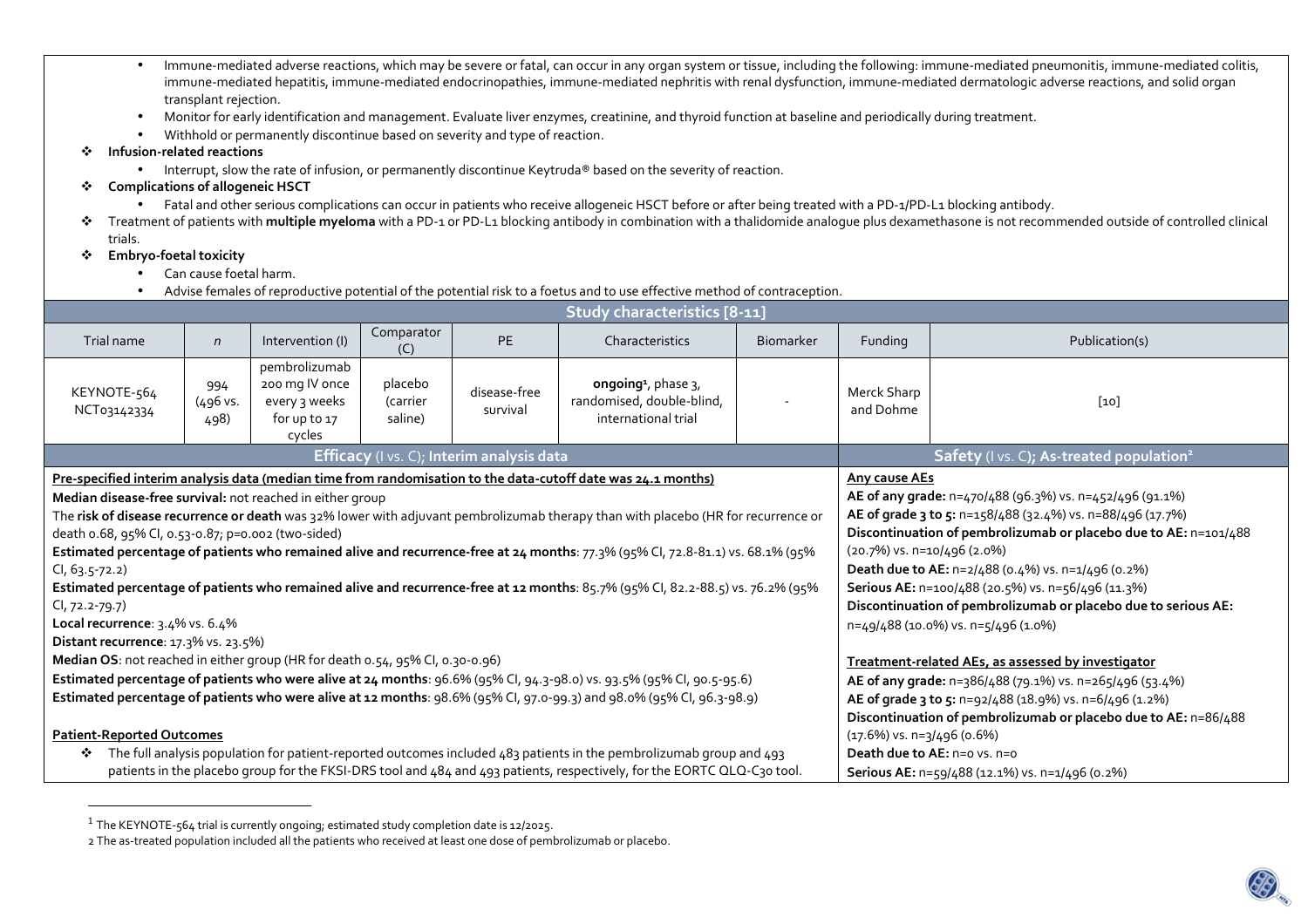| ❖<br>❖<br>❖                                      | At baseline in the pembrolizumab group, 435 patients (90.1%) completed the FKSI-DRS assessment and 438 patients (90.5%)<br>Discontinuation of pembrolizumab or placebo due to serious AE:<br>completed the EORTC QLQ-C30 assessment; the corresponding values in the placebo group were 447 patients (90.7%) and<br>n=37/488 (7.6%) vs. n=o<br>450 patients (91.3%).<br>Immune-mediated AEs of any grade: 34.6% vs. 5.8%<br>At 52 weeks into the treatment phase, in the pembrolizumab group, 300 patients (62.1%) completed the FKSI-DRS<br>Immune-mediated AEs of grade 3 or 4: 8.6% vs. o.6%<br>assessment and 301 patients (62.2%) completed the EORTC QLQ-C30 assessment; the corresponding values in the placebo<br>group were 328 patients (66.5%) and 325 patients (65.9%).<br>The least-squares mean change from baseline to week 52 in the FKSI-DRS score was -1.12 (95% Cl, -1.53 to -0.71) in the<br>pembrolizumab group and -o.45 (95% CI, -o.84 to -o.o5) in the placebo group. The least-squares mean change from baseline<br>to week 52 in the EORTC QLQ-C30 physical functioning score was -1.81 (95% CI, -3.19 to -0.43) in the pembrolizumab group<br>and $-0.90$ (95% CI, $-2.23$ to $0.44$ ) in the placebo group. |              |                                 |     |                   |                                                                                                                 |           |                                                            |                     |           |                                                   |
|--------------------------------------------------|-----------------------------------------------------------------------------------------------------------------------------------------------------------------------------------------------------------------------------------------------------------------------------------------------------------------------------------------------------------------------------------------------------------------------------------------------------------------------------------------------------------------------------------------------------------------------------------------------------------------------------------------------------------------------------------------------------------------------------------------------------------------------------------------------------------------------------------------------------------------------------------------------------------------------------------------------------------------------------------------------------------------------------------------------------------------------------------------------------------------------------------------------------------------------------------------------------------------------------------------|--------------|---------------------------------|-----|-------------------|-----------------------------------------------------------------------------------------------------------------|-----------|------------------------------------------------------------|---------------------|-----------|---------------------------------------------------|
|                                                  | ESMO-MCBS version 1.1 [12]                                                                                                                                                                                                                                                                                                                                                                                                                                                                                                                                                                                                                                                                                                                                                                                                                                                                                                                                                                                                                                                                                                                                                                                                              |              |                                 |     |                   |                                                                                                                 |           |                                                            |                     |           |                                                   |
| Scale                                            | Int.                                                                                                                                                                                                                                                                                                                                                                                                                                                                                                                                                                                                                                                                                                                                                                                                                                                                                                                                                                                                                                                                                                                                                                                                                                    | Form         | MG ST                           | MG. | HR (95% CI)       | Score calculation                                                                                               | <b>PM</b> | Toxicity                                                   | QoL                 | <b>AJ</b> | <b>FM</b>                                         |
| Original                                         | adjuvant                                                                                                                                                                                                                                                                                                                                                                                                                                                                                                                                                                                                                                                                                                                                                                                                                                                                                                                                                                                                                                                                                                                                                                                                                                | $\mathbf{1}$ |                                 |     | $0.68(0.53-0.87)$ | Improvements in DFS<br>alone (primary<br>endpoint) (HR < $0.65$ )<br>in studies without<br>mature survival data | A         |                                                            |                     |           | A                                                 |
| Adapted                                          | adjuvant                                                                                                                                                                                                                                                                                                                                                                                                                                                                                                                                                                                                                                                                                                                                                                                                                                                                                                                                                                                                                                                                                                                                                                                                                                | $\mathbf{1}$ |                                 |     | $0.68(0.53-0.87)$ | Improvement in DFS<br>alone (primary<br>endpoint) (HR o.65 -<br>o.8) without mature<br>survival data            | B         |                                                            |                     |           | B                                                 |
|                                                  | Risk of bias (RCT) [13]                                                                                                                                                                                                                                                                                                                                                                                                                                                                                                                                                                                                                                                                                                                                                                                                                                                                                                                                                                                                                                                                                                                                                                                                                 |              |                                 |     |                   |                                                                                                                 |           |                                                            |                     |           |                                                   |
| Adequate generation of<br>randomisation sequence |                                                                                                                                                                                                                                                                                                                                                                                                                                                                                                                                                                                                                                                                                                                                                                                                                                                                                                                                                                                                                                                                                                                                                                                                                                         |              | Adequate allocation concealment |     | <b>Blinding</b>   | Selective outcome<br>reporting unlikely                                                                         |           | Other aspects which<br>increase the risk of<br><b>bias</b> | <b>Risk of bias</b> |           |                                                   |
|                                                  | yes                                                                                                                                                                                                                                                                                                                                                                                                                                                                                                                                                                                                                                                                                                                                                                                                                                                                                                                                                                                                                                                                                                                                                                                                                                     |              |                                 | yes |                   | yes                                                                                                             |           | unclear <sup>3</sup>                                       | yes <sup>4</sup>    | unclear   |                                                   |
|                                                  |                                                                                                                                                                                                                                                                                                                                                                                                                                                                                                                                                                                                                                                                                                                                                                                                                                                                                                                                                                                                                                                                                                                                                                                                                                         |              |                                 |     |                   |                                                                                                                 |           |                                                            |                     |           | First published: 01/2022<br>Last updated: 03/2022 |

Abbreviations: AE=adverse event, AJ=adjustment, ALK=anaplastic lymphoma kinase, ASCT=autologous stem cell transplant, C=comparator, ccRCC=clear cell RCC, cHL=classical Hodgkin lymphoma, CHMP=Committee for Medicinal Products for Human Use, CI=confidence interval, CPS=combined positive score, CRC=colorectal carcinoma, cSCC=cutaneous squamous cell carcinoma, dMMR=mismatch repair deficient, EC=endometrial carcinoma, EGFR=endothelial growth factor receptor, EMA=European Medicines Agency, EORTC-QLQ-C30 = European Organization for the Research and Treatment of Cancer Quality of Life Questionnaire, ESMO-MCBS= European Society of Medical Oncology – Magnitude of Clinical Benefit Scale, FDA=Food and Drug Administration, FKSI-DRS=Functional Assessment of Cancer Therapy Kidney Symptom Index–Disease-Related Symptoms, FM=final magnitude of clinical benefit grade, GEJ=gastroesophageal junction, HCC=hepatocellular carcinoma, HNSCC=head and neck squamous cell carcinoma, HR=hazard ratio, HSCT=haematopoietic stem cell transplantation, I=intervention, Int.=intention, MCC=Merkel cell carcinoma, MG=median gain, MSI-H=microsatellite instability-high, n=number of patients, NICE=National Institute for Health and Care Excellence, NED=no evidence of disease, NSCLC=non-small cell lung cancer, OS=overall survival, PD-1=programmed cell death endpoint, PFS=progression-free survival, PM=preliminary grade, PMBCL=primary mediastinal large B-Cell lymphoma, QoL=quality of life, RCC=renal cell carcinoma, SAE=serious adverse event, ST=standard treatment, TMBH=tumor mu burden-high, TNBC=triple‑negative breast cancer, TPS=tumour proportion score,

<sup>&</sup>lt;sup>3</sup> Trial is ongoing.

 $^4$  The trial was designed by academic advisors and employees of the sponsor. The sponsor participated in the trial design; the collection, analysis, and interpretation of the data; and the writing of the manuscript. The first draft of the manuscript was written by the first and last authors, with assistance from a medical writer employed by the sponsor.